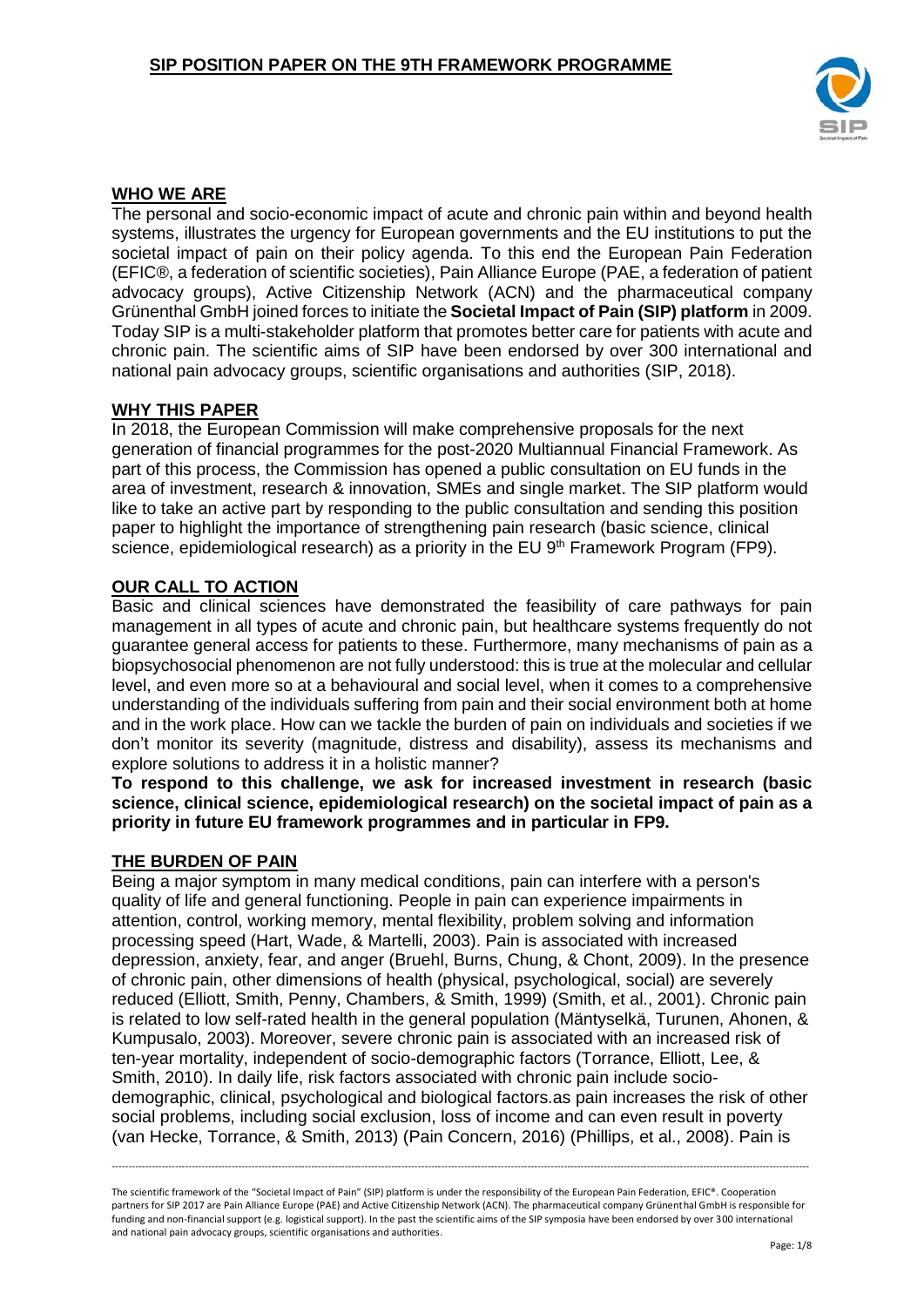

commonly connected with numerous chronic health conditions, such as cancer and musculoskeletal diseases (Roberto, et al., 2016) (Majithia, Loprinzi, & Smith, 2016) (IASP, 2009) (Mieritz, Forman, Mieritz, Hartvigsen, & Christensen, 2016). Indeed, chronic pain is one of the most common co-morbidities of other long-term illnesses (Barnett, et al., 2012). And yet there is no comprehensive estimation of the biopsychosocial burden of pain due to insufficient coding in current health care statistics. However, the epidemiological data we do have paint a troubling picture. Chronic pain affects at least 20% of the adult population in Europe. Musculoskeletal and joint pain, back pain, neuropathic pain, abdominal pain, and headache dominate (Breivik, Collett, Ventafridda, Cohen, & Gallacher, 2006). A large proportion of physician visits are caused by pain complaints (Gureje, Simon, & Von Korff, 2001) (Mäntyselkä, et al., 2001) (Koleva, 2005). Therefore, pain places a severe strain on the individual but also on society, including an enormous economic burden to health care systems (Eccleston, Wells, & Morlion, 2017). Experts estimate that half of all citizens living in the EU at some point in their lives suffer from back pain. Approximately 15 percent of these citizens with back pain are on sick leave for over one month (Bevan, et al., 2009). Worldwide chronic pain conditions (in particular back pain) are by far the greatest cause of disability (Vos, et al., 2016). Pain related conditions result in an increasing part of the workforce retiring too early. With more than 500 million sick days per year in Europe, musculoskeletal pain causes almost 50% of all absences from work lasting at least three days in the EU and 60% of permanent work incapacity (Bevan, Reducing Temporary Work Absence Through Early Intervention: The case of MSDs in the EU, 2013). Unsurprisingly chronic pain is one of the major reasons why people exit the labour market prematurely and it contributes significantly to disability retirement (Saastamoinen, et al., 2012).

# **EXISTING POLICIES AND NEW DIRECTIONS**

On behalf of pain patients, their families, health care professionals and all involved in pain care, the partners of the **Societal Impact of Pain (SIP) platform,** are grateful for the EU support to pain research in the last decade. From 2007 to 2017, the European Commission had invested some €168 million in pain research. A concrete example is that pain has been mentioned in one call for proposal on [Novel patient-centred approaches for survivorship,](http://ec.europa.eu/research/participants/portal/desktop/en/opportunities/h2020/topics/sc1-bhc-23-2018.html)  [palliation and/or end-of-life care](http://ec.europa.eu/research/participants/portal/desktop/en/opportunities/h2020/topics/sc1-bhc-23-2018.html) in the current 8<sup>th</sup> Framework Programme (FP8/Horizon 2020). But this amounts to less than 1% of health research funding by the EU, and the percentage for the United States National Institutes of Health has been similarly low. This funding level appears inappropriate for a condition that, both as a symptom and a disease, is the leading contributor to the global burden of disease (Vos, et al., 2016).

Under the Innovative Medicines Initiative (IMI and IMI2) a group of European pharmaceutical companies has made specific investments into funding pain research in Europe. This has resulted in the formation of several pain research consortia (e.g. EuroPain, NGN-PET, IMI-PainCare) that have made landmark contributions towards the development of new pain medicines. **We welcome these contributions and call for IMI funding to be maintained**. At the same time, we call for additional funding that can address non- pharmacological multimodal pain management approaches (physiotherapy, psychotherapy, interventions, surgeries).

We believe that existing EU plans will be beneficial to pain research in the future. We are pleased to see the recommendations of the recent report "Investing in the European future we want" on **prioritising research and innovation in EU and national budgets** (Lamy, et al., 2017)**.** The Report also recommend **doubling the budget of the post-2020 EU research** 

The scientific framework of the "Societal Impact of Pain" (SIP) platform is under the responsibility of the European Pain Federation, EFIC®. Cooperation partners for SIP 2017 are Pain Alliance Europe (PAE) and Active Citizenship Network (ACN). The pharmaceutical company Grünenthal GmbH is responsible for funding and non-financial support (e.g. logistical support). In the past the scientific aims of the SIP symposia have been endorsed by over 300 international and national pain advocacy groups, scientific organisations and authorities.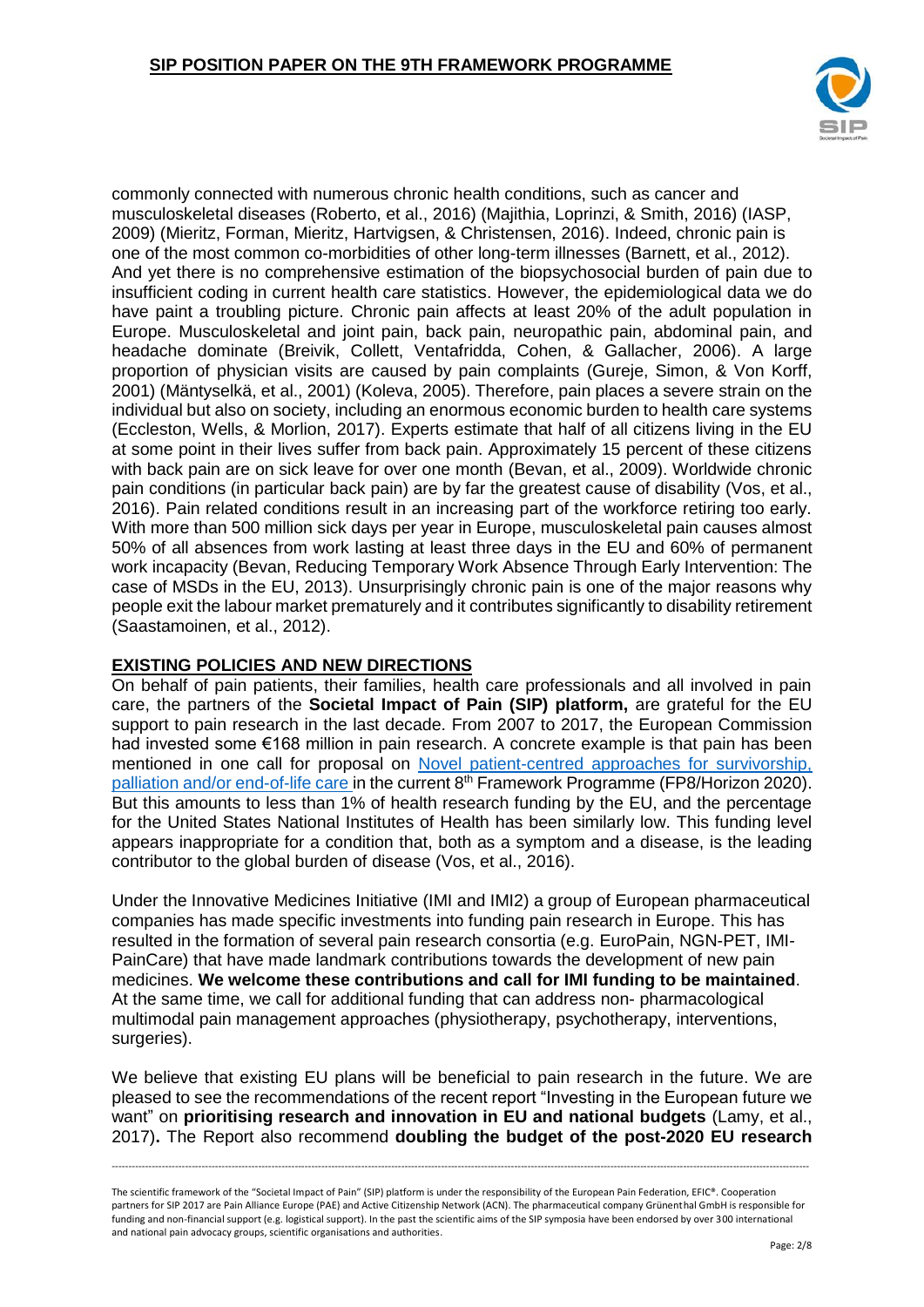

**and innovation programme**. We are convinced that **pain research is the ideal candidate for a mission-oriented approach** that the Commission plans to adopt in the upcoming FP9. In fact, given its crosscutting nature, pain should be considered as a quality indicator for the achievement of many health missions such as increase of healthy lifespan and life quality of cancer survivors. Pain management plays a crucial role in tackling musculoskeletal diseases, nervous system diseases, and noncommunicable diseases more broadly. **To this end, investing EU funds in the development of pain as a quality indicator will be of paramount importance to measure the impact of mission-oriented research**.

We support the Lamy Report's suggestion that partnerships (public-private and public-public) with industry, foundations and public authorities should be taken forward in as far as they mobilise joint investment in established missions, through a simple and flexible cofounding mechanism (Lamy, et al., 2017).

## **CHALLENGES YET TO ADDRESS**

Despite the progress to date, there is a long way to go to address the **societal impact of pain** and an **increased focus on research is a key component** of this. For instance, the current call on ´novel patient-centred approaches for survivorship, palliation and/or end-of-life care' focuses only on a limited amount of pain-related areas. Pain affects more areas of life and thus more research is needed. Long-term survivors of cancer have different needs from patients with terminal cancer, successful treatment of chronic inflammatory diseases often leaves patients in a chronic pain state, many patients with diabetes suffer from a painful neuropathy, successful surgery may be associated with a residual post-surgical chronic pain. These are just a few examples where **pain started as a symptom**, but has turned into the **leading health complaint** over time, with its own biology, and its own functional consequences, and hence should be considered a **disease in its own right** (EFIC, 2001) (SIP Roadmap, 2011). Chronic pain is expected to be included in the 11th Revision of the International Classification of Diseases (ICD-11), due by 2018 (Treede, et al., 2015).

There is a need for EU funds to address the mismatch between clinical need and research investment in most of the EU-member states. **A critical task is to determine a pathway for the basic science study of pain pathophysiology, prevention, treatment and management of pain conditions, and to establish effective mechanisms for knowledge translation.**

While efforts have been exerted to bring the patient voice into research design, we have still a long way to go to consistently include the input of people living with pain. Another important recommendation of the Lamy Report is **to capture and better communicate the impact of research** (Lamy, et al., 2017). We see patient involvement in such aspects of research as key. Whilst the patient perspective is paramount in all health research areas, it is even more so in pain management, given the personal and multidimensional nature of the pain experience. Through its partners, e.g. PAE, and participating or endorsing organisations the **SIP platform** is ideally positioned to provide the patient perspective on pain research.

# **RECOMMENDATIONS FOR CONCRETE ACTIONS**

Below we propose some concrete actions as examples on how to strengthen pain research in FP9: The examples below summarise a list of research priorities that has been compiled on behalf of the SIP platform by pain research experts drawing from different national research priority lists. The European Pain Federation is currently working on the development of a

The scientific framework of the "Societal Impact of Pain" (SIP) platform is under the responsibility of the European Pain Federation, EFIC®. Cooperation partners for SIP 2017 are Pain Alliance Europe (PAE) and Active Citizenship Network (ACN). The pharmaceutical company Grünenthal GmbH is responsible for funding and non-financial support (e.g. logistical support). In the past the scientific aims of the SIP symposia have been endorsed by over 300 international and national pain advocacy groups, scientific organisations and authorities.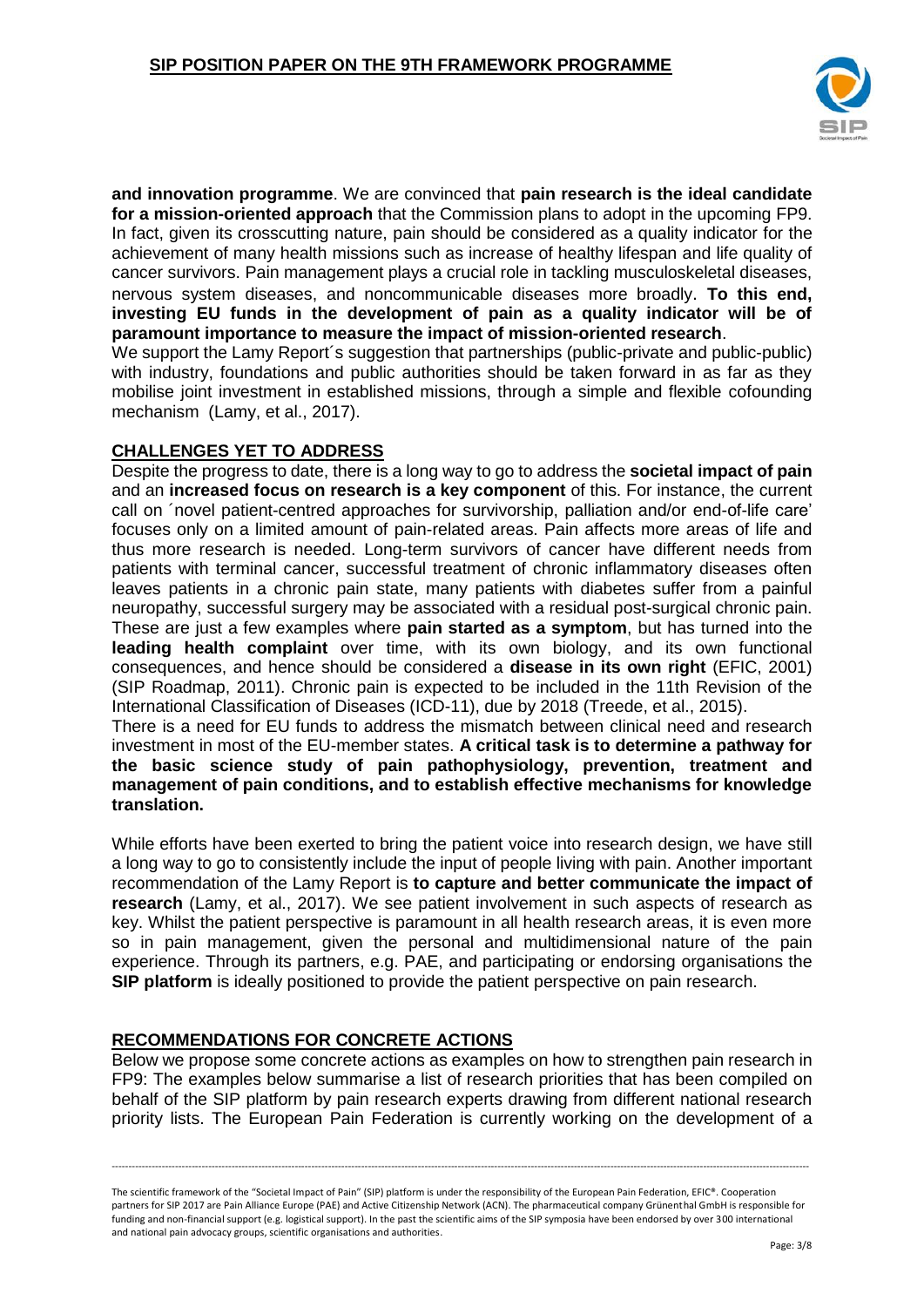

roadmap for research to define the current gaps and challenges in pain research within the identified priority areas.

## **Epidemiology**

- Initiate and fund a burden of disease study on the societal impact of chronic pain in Europe.
- Support an EU-wide survey on chronic pain, both as a symptom and as a disease (e.g. using the upcoming ICD-11 codes of chronic pain).
- Combine this study with a survey on the availability of multimodal pain management services (out-patient and in-patient).
- Explore patients' perspective on how the dialogue with healthcare professionals impacts patients treatment acceptance.

## **Creation of registries**

- Create a sustainable EU-wide registry of acute surgical pain and postsurgical pain conditions.
- Systematically register data of the societal impact chronic- and cancer related pain.
- Make these registries accessible for data mining on innovative approaches towards prevention and management of chronic pain.

### **Clinical research**

- Initiate a funding program on non-pharmacological pain management (physiotherapy, psychotherapy, interventions).
- Support research into efficacy of rehabilitation programs for chronic pain (cooperation with insurance companies).
- Support clinical research on better management of pain in the elderly.

### **Development of screening tools**

- Develop screening tools for primary care use that facilitate differential diagnosis of different types of chronic pain (nociceptive, neuropathic, nociplastic) and allow risk-stratification of patients with common chronic conditions with respect to development and prevention of chronic secondary pain conditions (diabetes, rheumatoid arthritis, osteoarthritis, inflammatory bowel disorders, chronic neuropathic pain).
- Integrate efforts with WHO (ICF: international classification of functioning, disability and health) by validating a "generic chronic pain core set" for global clinical use.

### **e-Health (including m-health) in pain**

- Support research on the evaluation of electronic media (e.g. digitalized patient diaries) and telemedicine for communication among healthcare professionals and between healthcare professionals and patients.
- Develop of web and mobile platforms for continuous medical education on pain, including guideline development and guideline support in pain medicine.
- Initiate funding for development of mobile health (m-health) technologies for patient empowerment and self-care in multimodal pain treatment.

### **Behavioural research**

• Initiate a funding program to study the learning mechanisms that underlie the development of avoidance or endurance behaviours, as well as the social and contextual variables that counteract pain related disability and distress.

The scientific framework of the "Societal Impact of Pain" (SIP) platform is under the responsibility of the European Pain Federation, EFIC®. Cooperation partners for SIP 2017 are Pain Alliance Europe (PAE) and Active Citizenship Network (ACN). The pharmaceutical company Grünenthal GmbH is responsible for funding and non-financial support (e.g. logistical support). In the past the scientific aims of the SIP symposia have been endorsed by over 300 international and national pain advocacy groups, scientific organisations and authorities.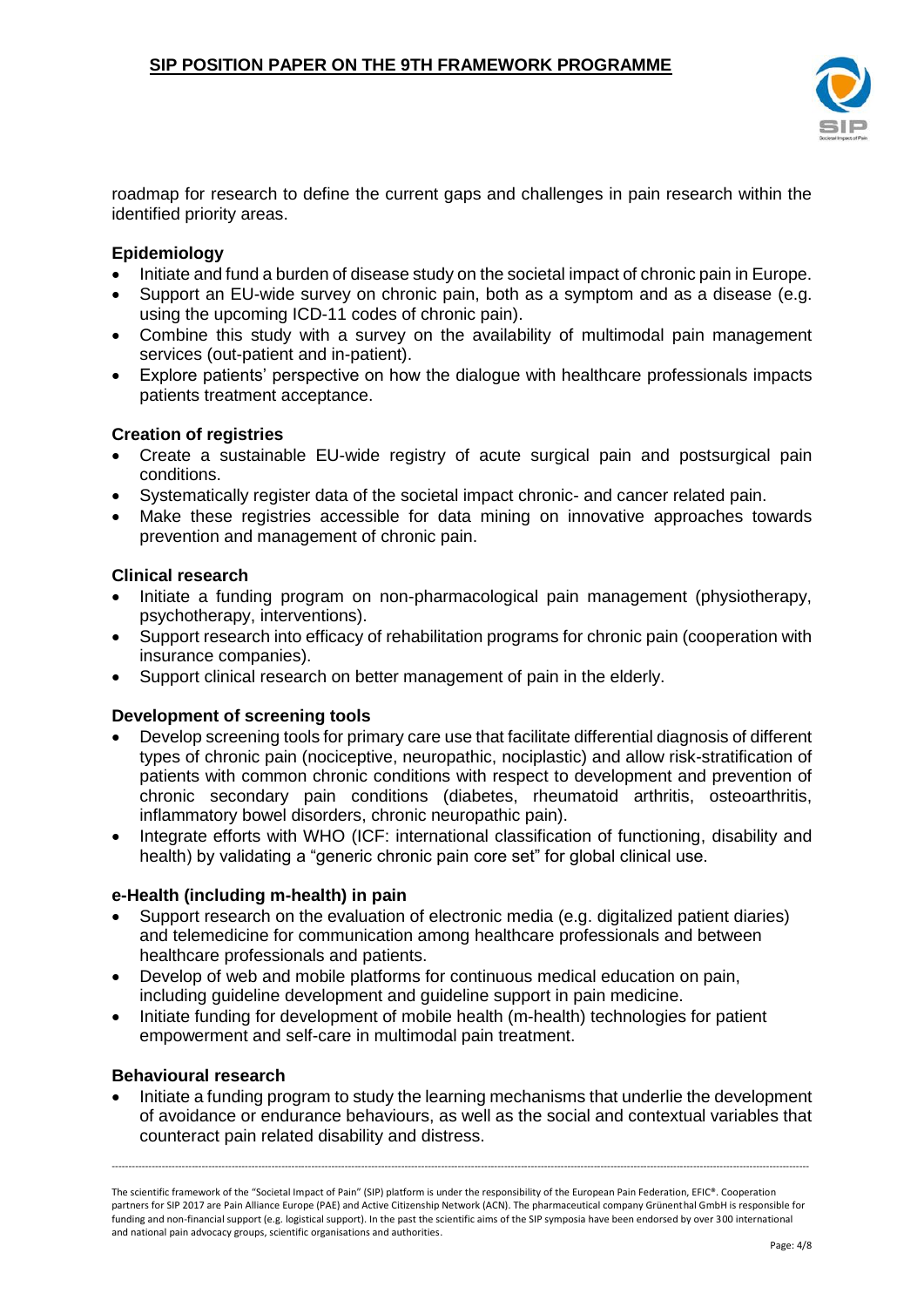

• Include patient's insights to improve health care professionals' communication skills.

#### **Systems level research**

- Initiate a funding program to study the processing of pain-related signals in the spinal cord and brain of humans and of simple model organisms.
- Support development of innovative diagnostic tools.

#### **Cellular and molecular research**

• Initiate a funding program to study the interactions of peripheral nerve terminals with surrounding tissue, the immune system and the vascular system, to understand the peripheral generation of pain signals in musculoskeletal, inflammatory or cancer conditions and its prevention.

#### **Development of precision medicine**

• Support innovative approaches towards a mechanism-based treatment of pain, including surgical, interventional, pharmacological, behavioural, physiotherapeutic and other techniques.

#### **Prevention**

- Initiate a funding program to study the efficacy of primary prevention programmes at the work place (targeted on prevention of back pain and headache, and on early return to work) and secondary prevention programmes in rehabilitation (targeted at patients with postsurgical pain, cancer pain, musculoskeletal pain, neuropathic pain …).
- Study the prevention of (further) chronification of pain.

6-07

# **CONTACTS**

If you have any questions or comments on this paper, the partners of the SIP platform are happy to discuss.

| <b>European Pain</b><br><b>Federation EFIC®</b><br>Grensstraat 7.<br>mailbox 3<br>www.efic.org<br>1831 Diegem,<br><b>Belgium</b><br>Tel: +32 2 251 55 10<br>Email:<br>secretary@efic.org<br>http://www.efic.org<br><b>EU Transparency</b><br>ID: 35010244568-04 | <b>Pain Alliance</b><br><b>Europe</b><br>Grensstraat 7<br>1831 Diegem,<br><b>Belgium</b><br>Tel: +32 2 660 05<br>01<br>Email:<br>president@pae-<br>eu.eu<br>http://www.pae-<br>eu.eu<br><b>EU Transparency</b> | <b>Grünenthal GmbH</b><br>Zieglerstraße 6<br>52078 Aachen,<br>Germany<br>Tel: +49 171 759 6874<br>Email:<br>Norbert.vanRooij@Grun<br>enthal.com<br>http://www.grunenthal.c<br><b>om</b><br><b>EU Transparency</b><br>ID: 67826544528-01 | <b>Active Citizenship</b><br><b>Network</b><br>Rue Philippe Le Bon, 46<br>1000 Brussels - Belgium<br>Tel: +39 6 36718 351<br>Email:<br>m.votta@activecitizenship.<br>net<br>http://activecitizenship.net<br>EU Transparency ID:<br>549378714499-39 |
|-----------------------------------------------------------------------------------------------------------------------------------------------------------------------------------------------------------------------------------------------------------------|----------------------------------------------------------------------------------------------------------------------------------------------------------------------------------------------------------------|-----------------------------------------------------------------------------------------------------------------------------------------------------------------------------------------------------------------------------------------|----------------------------------------------------------------------------------------------------------------------------------------------------------------------------------------------------------------------------------------------------|
|                                                                                                                                                                                                                                                                 | ID: 39733061523                                                                                                                                                                                                |                                                                                                                                                                                                                                         |                                                                                                                                                                                                                                                    |

The scientific framework of the "Societal Impact of Pain" (SIP) platform is under the responsibility of the European Pain Federation, EFIC®. Cooperation partners for SIP 2017 are Pain Alliance Europe (PAE) and Active Citizenship Network (ACN). The pharmaceutical company Grünenthal GmbH is responsible for funding and non-financial support (e.g. logistical support). In the past the scientific aims of the SIP symposia have been endorsed by over 300 international and national pain advocacy groups, scientific organisations and authorities.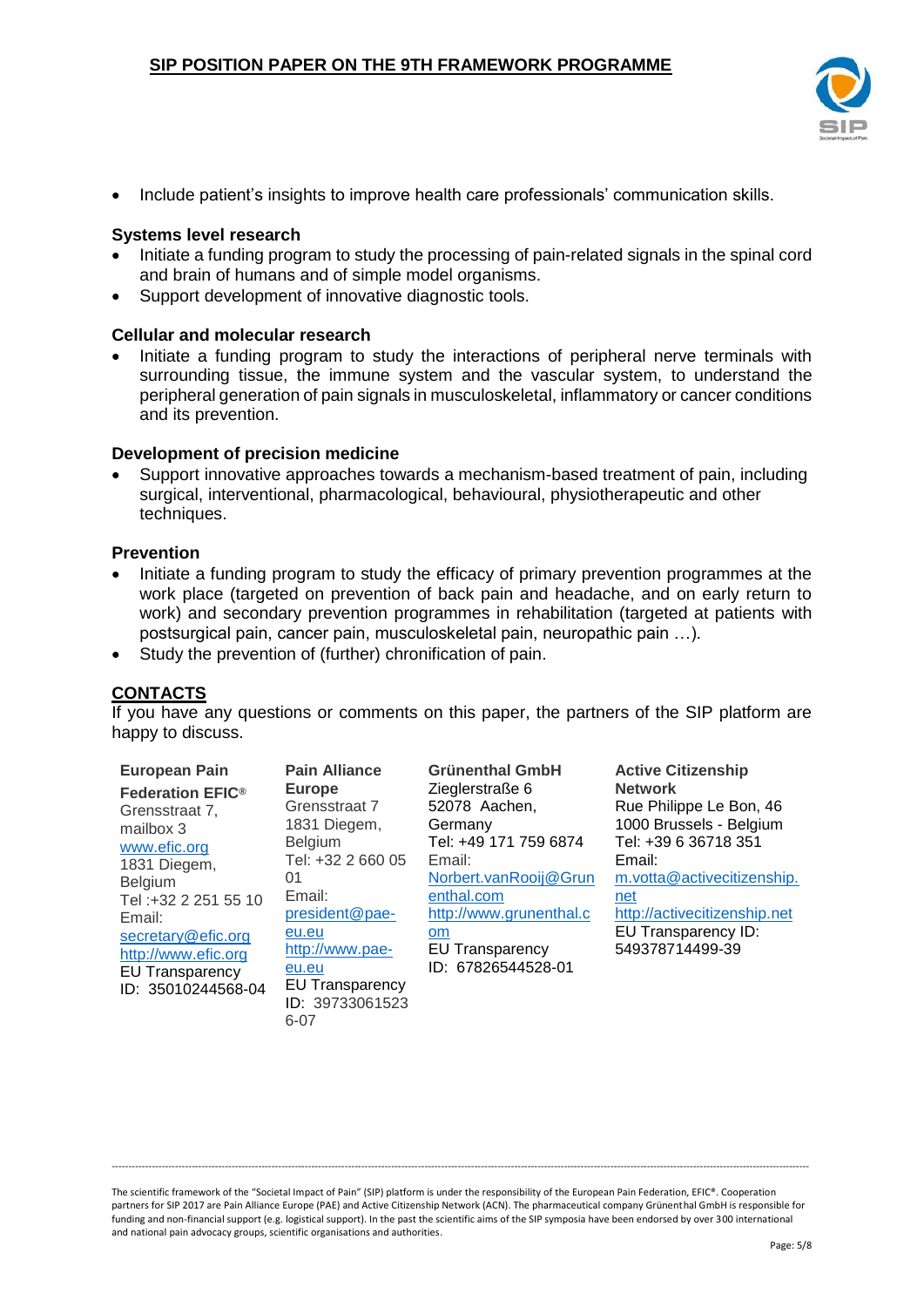

### References

- Barnett, K., Mercer, S. W., Norbury, M., Watt, G., Wyke, S., & Guthrie, B. (2012, July 7). Epidemiology of multimorbidity and implications for health care, research, and medical education: a cross-sectional study. *The Lancet, 380*(9836), pp. 37-43.
- Bevan, S. (2013). *Reducing Temporary Work Absence Through Early Intervention: The case of MSDs in the EU.* Lancashire: The Work Foundation.
- Bevan, S., Quadrello, T., McGee, R., Mahdon, M., Vavrovsky, A., & Barham, L. (2009). *Fit For Work? Musculoskeletal Disorders in the European Workforce.* The work foundation.
- Breivik, H., Collett, B., Ventafridda, V., Cohen, R., & Gallacher, D. (2006). Survey of chronic pain in Europe: prevalence, impact on daily life, and treatment. *European Journal of Pain, 10*, pp. 287–333.
- Bruehl, S., Burns, J. W., Chung, O. Y., & Chont, M. (2009, March). Pain-related effects of trait anger expression: neural substrates and the role of endogenous opioid mechanisms. *Neuroscience & Biobehavioral Reviews, 33*(3), pp. 475-91.
- Eccleston, C., Wells, C., & Morlion, B. (2017). *European Pain Management.* Oxford, UK: Oxford University Press .
- EFIC. (2001). EFIC's Declaration on Pain: Pain is as a major health problem, a disease in its own right. In EFIC, & EFIC (Ed.), *EFIC-Europe Against Pain.* Brussel: EFIC.
- Elliott, A. M., Smith, B. H., Penny, K. I., Chambers, W. A., & Smith, W. C. (1999, October 9). The epidemiology of chronic pain in the community. *The Lancet, 354*(9186), pp. 1248-1252.
- Gureje, O., Simon, G. E., & Von Korff, M. (2001, May). A cross-national study of the course of persistent pain in primary care. *Pain, 92*(1-2), pp. 195-200.
- Hart, R. P., Wade, J. B., & Martelli, M. F. (2003, April). Cognitive impairment in patients with chronic pain: the significance of stress. *Current Pain Headache Reports, 7*(2), pp. 116–26.
- IASP. (2009). *Musculoskeletal Pain fact sheet.* IASP (International Association for the Study of Pain).
- Koleva, D. (2005). Pain in primary care: an Italian survey. *European Journal of Public Health, 15*, pp. 475–479.
- Lamy, P., Brudermüller, M., Ferguson, M., Friis, L., Garmendia, C., Gray, I., . . . Fuchs, M. Ž. (2017, 07 17). *Investing in the European future we want.* Retrieved 01 29, 2018, from Investing in the European future we want: https://ec.europa.eu/research/evaluations/pdf/archive/other\_reports\_studies\_and\_do cuments/hlg\_2017\_report.pdf

The scientific framework of the "Societal Impact of Pain" (SIP) platform is under the responsibility of the European Pain Federation, EFIC®. Cooperation partners for SIP 2017 are Pain Alliance Europe (PAE) and Active Citizenship Network (ACN). The pharmaceutical company Grünenthal GmbH is responsible for funding and non-financial support (e.g. logistical support). In the past the scientific aims of the SIP symposia have been endorsed by over 300 international and national pain advocacy groups, scientific organisations and authorities.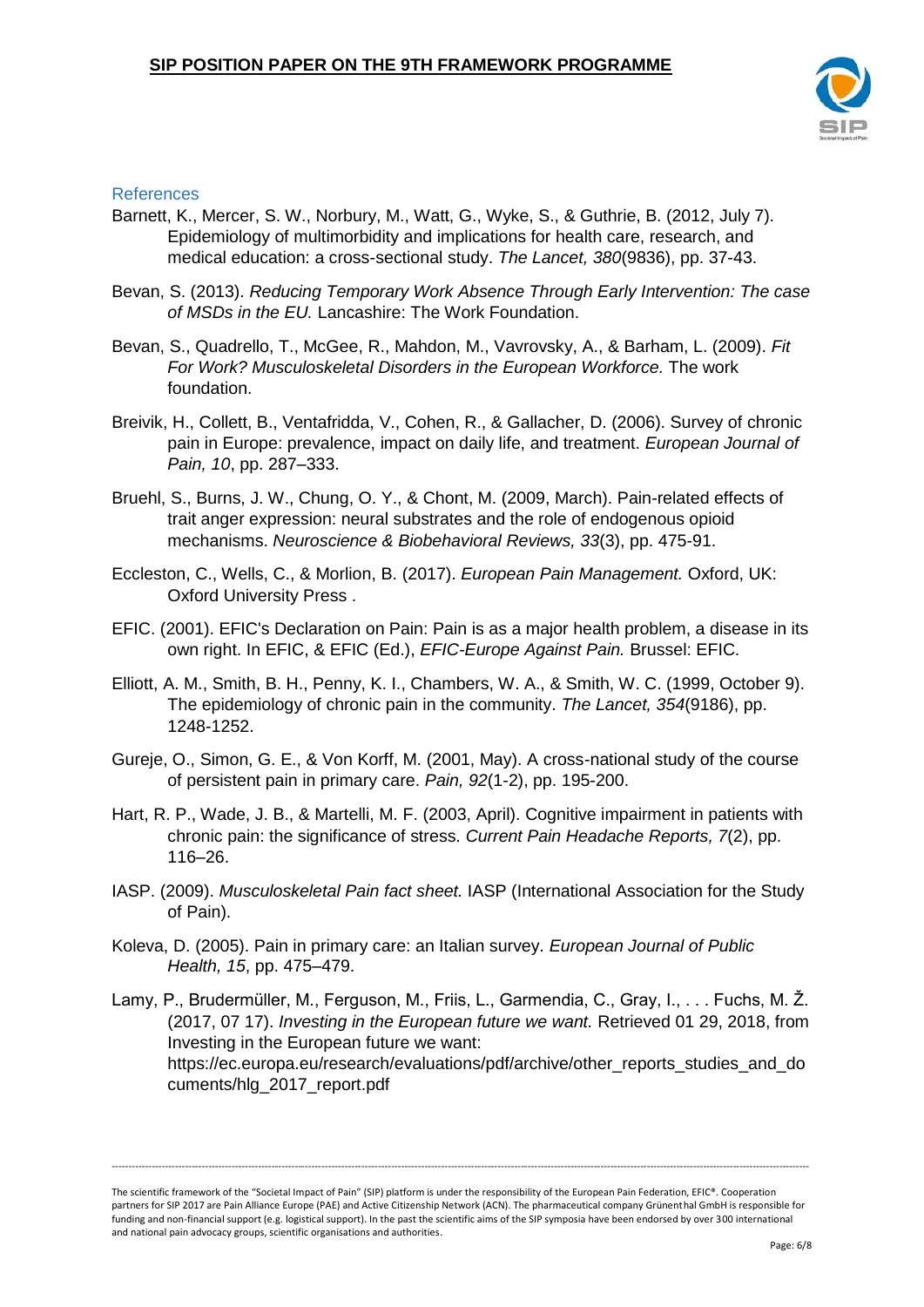

- Majithia, N., Loprinzi, C., & Smith, T. (2016, Nov 15). New Practical Approaches to Chemotherapy-Induced Neuropathic Pain: Prevention, Assessment, and Treatment. *Oncology (Williston Park), 30(11)*(pii: 219814).
- Mäntyselkä, P., Kumpusalo, E., Ahonen, R., Kumpusalo, A., Kauhanen, J., Viinamäki, H., . . . Takala, J. (2001). Pain as a reason to visit the doctor:a study in Finnish primary health care. *Pain, 89*, pp. 175–180.
- Mäntyselkä, P., Turunen, J., Ahonen, R., & Kumpusalo, E. (2003, Nov 12). Chronic pain and poor self-rated health. *JAMA, 290*(18), 2435-2442.
- Mieritz, R. M., Forman, A., Mieritz, H. B., Hartvigsen, J., & Christensen, H. W. (2016, Nov 1). *Musculoskeletal Dysfunctions in Patients With Chronic Pelvic Pain: A Preliminary Descriptive Survey.* Retrieved Nov 18, 2016, from http://www.jmptonline.org/article/S0161-4754(16)30213-5/abstract
- Newton, J. N., Briggs, A. D., Murray, C. J., Dicker, D., Foreman, K. J., Wang, H., . . . Hughes, A. J. (2015, December 5). Changes in health in England, with analysis by English regions and areas of deprivation, 1990–2013: a systematic analysis for the Global Burden of Disease Study 2013. *The Lancet, 386*, pp. 2257-2274.
- Pain Concern. (2016, February 29). *Transcript – Programme 76: Pain, poverty and employment.* Retrieved July 26, 2016, from http://painconcern.org.uk/transcriptprogramme-76-pain-poverty-employment/
- Phillips, C., Main, C., Buck, R., Aylward, M., Wynne-Jones, G., & Farr, A. (2008). Prioritising pain in policy making: The need for a whole systems perspective. *Health Policy, 88*, pp. 166-175.
- Roberto, A., Deandrea, S., Greco, M., Corli, O., Negri, E., Pizzuto, M., & Ruggeri, F. (2016, June). Prevalence of Neuropathic Pain in Cancer Patients: Pooled Estimates From a Systematic Review of Published Literature and Results From a Survey Conducted in 50 Italian Palliative Care Centers. *Journal of Pain and Symptom Management, 51(6)*, pp. 1091–1102.e4.
- Saastamoinen, P., Laaksonen, M., Kääriä, S. M., Lallukka, T., Leino-Arjas, P., Rahkonen, O., & Lahelma, E. (2012, March). Pain and disability retirement: a prospective cohort study. *Pain, 153(3)*, pp. 526-531.
- SIP. (2018). *SIP events are endorsed by.* Retrieved Jan 29, 2018, from https://www.sipplatform.eu/endorsers/endorsement-by-country
- SIP Roadmap. (2011, May 4). *The Societal Impact of Pain – A Road Map for Action*, 1. (SIP, Editor) Retrieved July 26, 2016, from https://www.sip-platform.eu/events/sip-2011/materials.html
- Smith, B. H., Elliott, A. M., Chambers, W. A., Smith, W. C., Hannaford, P. C., & Penny, K. (2001). The impact of chronic pain in the community. *Family Practice, 18*, pp. 292- 299.

The scientific framework of the "Societal Impact of Pain" (SIP) platform is under the responsibility of the European Pain Federation, EFIC®. Cooperation partners for SIP 2017 are Pain Alliance Europe (PAE) and Active Citizenship Network (ACN). The pharmaceutical company Grünenthal GmbH is responsible for funding and non-financial support (e.g. logistical support). In the past the scientific aims of the SIP symposia have been endorsed by over 300 international and national pain advocacy groups, scientific organisations and authorities.